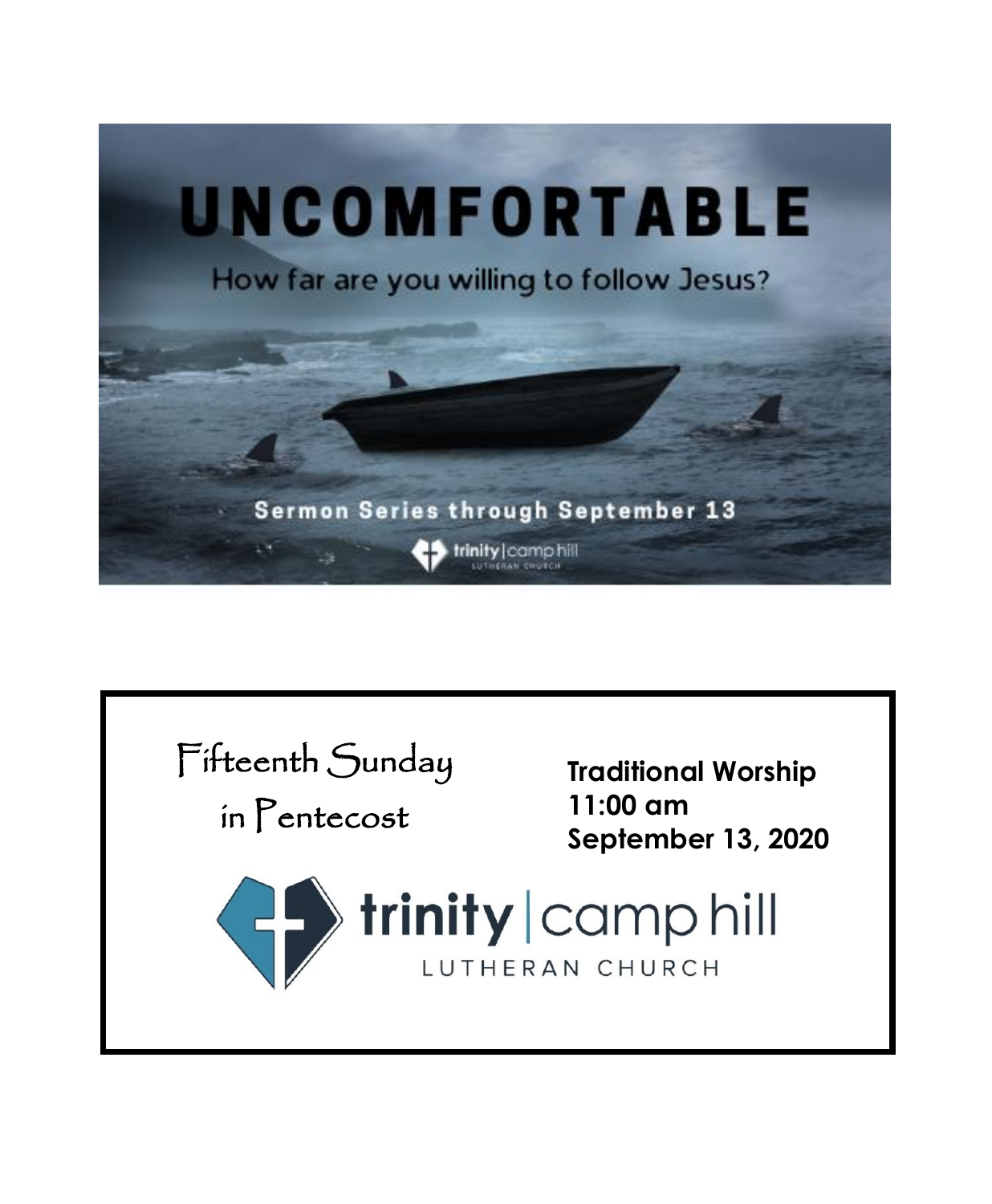

*Welcome to Trinity Lutheran Church! We're so glad you're hear. Hearing assistance devices and large print bulletins are available from an usher.*

#### **about today's service**

In today's second reading Paul questions why we judge one another, since we all stand before the judgment of God. Yet we do sin against one another, and Jesus' challenge that we forgive seventy-seven times reveals God's boundless mercy. When we hear the words of forgiveness in worship and sign ourselves with the cross, we are renewed in baptism to be signs of reconciliation in the world.

**P: Presiding Minister A: Assisting Minister L: Lector C: Congregation**

*As part of our COVID-19 response, the congregation is reminded to refrain from singing during this worship service.*

# + **Gathering** +

*We gather together to praise God and receive God's love.*

Prelude: "Festival Piece" Prelude: "Festival Piece" Prelude: "Craig Phillips" Craig Phillips

Welcome and Annoucements

[Stand]

Confession and Forgiveness

- P: In the name of the Father, and of the  $\pm$  Son, and of the Holy Spirit.
- **C: Amen.**
- P: Let us confess our sin in the presence of God and of one another.

*Silence is kept for reflection.*

- P: Faithful God,
- **C: have mercy on us. We confess that we are captive to sin and cannot free ourselves. We turn from your loving embrace and go our own ways. We pass judgment on one another before examining ourselves. We place our own needs before those of our neighbors. We keep your gift of salvation to ourselves. Make us humble, cast away our transgressions, and turn us again to life in you through Jesus Christ, our Savior and Lord. Amen.**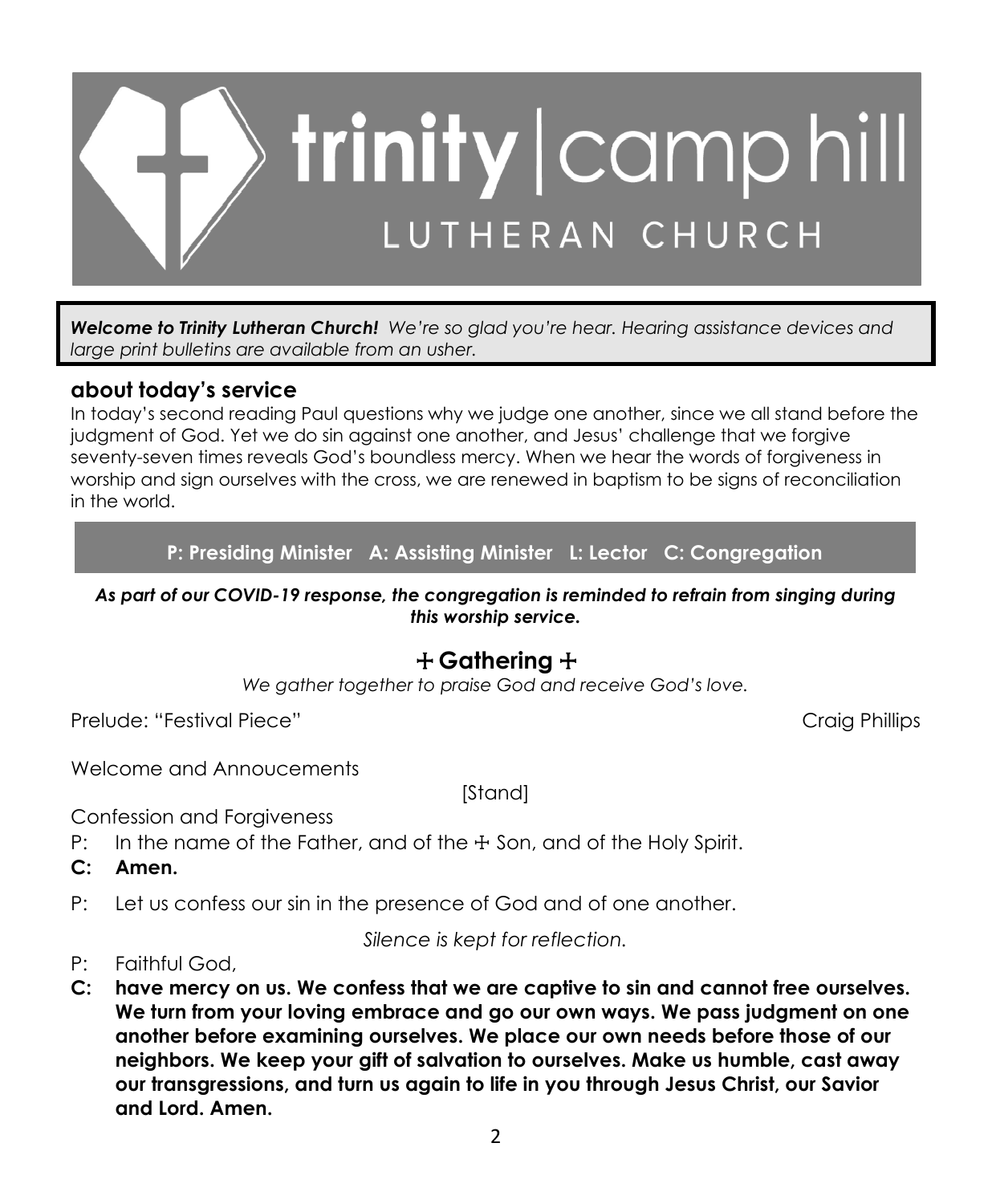- P: In the mercy of almighty God, Jesus Christ was given to die for us, and for his sake God forgives us all our sins. As a called and ordained minister of the church of Christ, and by his authority, I therefore declare to you the entire forgiveness of all your sins, in the name of the Father, and of the  $+$  Son, and of the Holy Spirit.
- **C: Amen.**

#### [Sit]

Hymn: Where Charity and Love Prevail The Contract Charity Constant Twenth-Fourth

*Sung by Cantor (congregation may follow and hum along with the text) Where charity and love prevail, there God is ever found; brought here together by Christ's love, by love we thus are bound.*

*With grateful joy and holy fear, God's charity we learn; let us with heart and mind and soul now love God in return.*

*Let us recall that in our midst dwells Christ, God's holy Son; as members of each body joined, in him we are made one.*

Let strife among us be unknown; let all contentions cease. Be God's the glory that *we seek; be his our only peace.*

*Let us forgive each other's faults as we our own confess, that we may love each other well in Christian gentleness.*

*Text: Latin hymn, 9th. cent.; tr. Omer Westendorf, 1916-1997, alt.Text ©1960 World Library Publications. 3708 River Rd., Suite 400, Franklin Park, IL 60131. All rights reserved.*

*Duplication in any form prohibited without permission or valid license from copyright administrator.*

#### **Greeting**

- P: The grace of our Lord Jesus Christ, the love of God, and the communion of the Holy Spirit be with you all.
- **C: And also with you**.

*Glory to God*

- A: Glory to God in the highest, and peace to God's people on earth.
- **C: Lord God, heavenly King, almighty God and Father, we worship you, we give you thanks, we praise you for your glory.**

**Lord Jesus Christ, only Son of the Father, Lord God, Lamb of God; you take away the sin of the world: have mercy on us; you are seated at the right hand of the Father: receive our prayer.**

**For you alone are the Holy One, you alone are the Lord, you alone are the Most High, Jesus Christ, with the Holy Spirit, in the glory of God the Father. Amen.**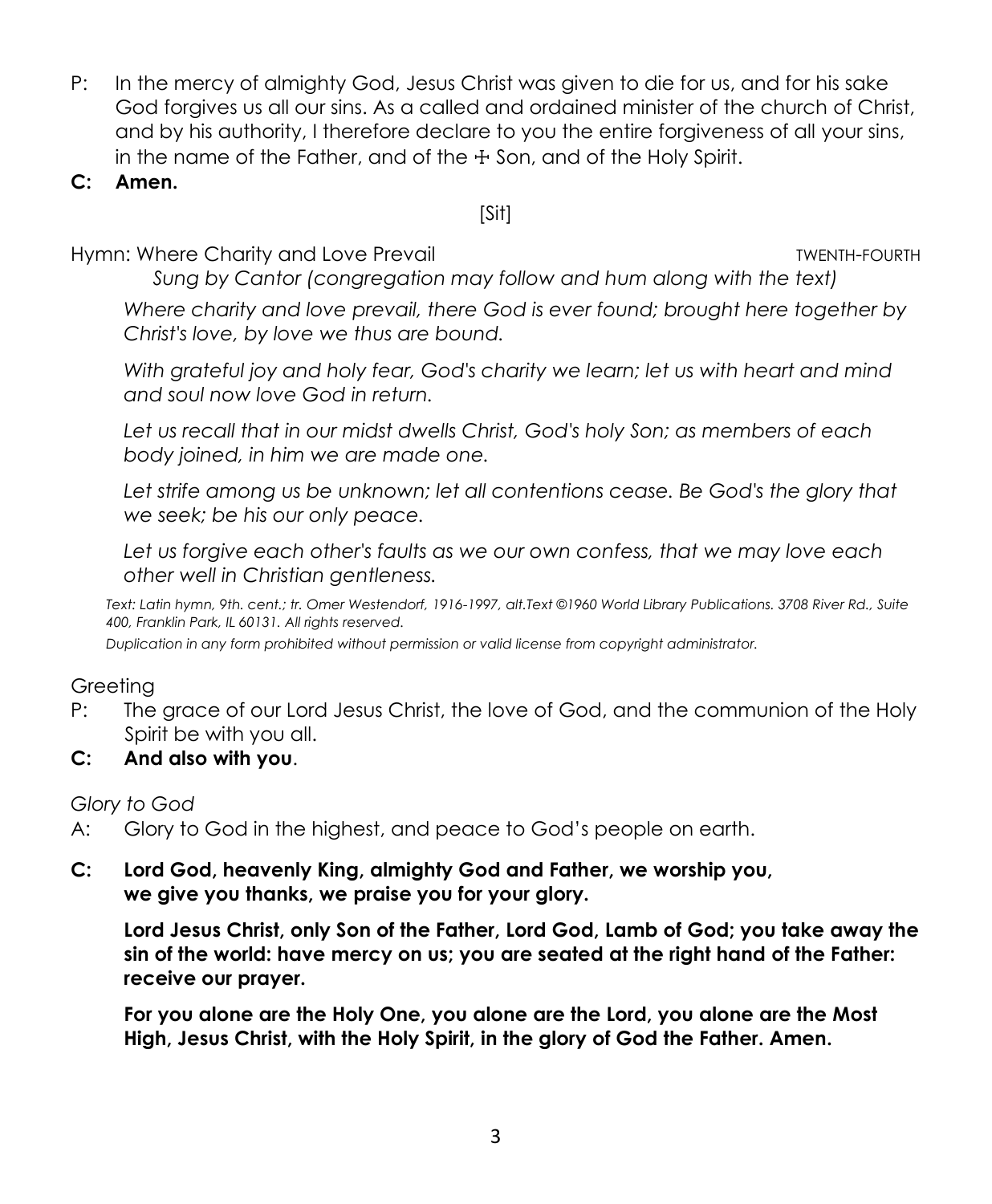Prayer of the Day

- P: The Lord be with you.
- **C: And also with you.**
- P: Let us pray. O Lord God, merciful judge, you are the inexhaustible fountain of forgiveness. Replace our hearts of stone with hearts that love and adore you, that we may delight in doing your will, through Jesus Christ, our Savior and Lord.
- **C: Amen.**

# + **Word** +

*We listen to the story of God's mighty acts for the sake of God's people.*

Psalm of the Day Psalm 103: [1-7] 8-13





<sup>1</sup>Bless the LORD, | O my soul, and all that is within me, bless God's | holy name. **<sup>2</sup>**Bless the LORD, **|** O my soul, and forget not **|** all God's benefits—

<sup>3</sup>who forgives | all your sins and heals all | your diseases; **<sup>4</sup>**who redeems your life **|** from the grave and crowns you with steadfast **|** love and mercy;

<sup>5</sup>who satisfies your desires | with good things so that your youth is renewed | like an eagle's. **<sup>6</sup>**O LORD, you provide **|** vindication and justice for all who **|** are oppressed.

<sup>7</sup>You made known your | ways to Moses and your works to the chil- | dren of Israel. **<sup>8</sup>**LORD, you are full of compas- **|** sion and mercy, slow to anger and abounding in **|** steadfast love;

<sup>9</sup>you will not al- | ways accuse us, nor will you keep your an- | ger forever. **<sup>10</sup>**You have not dealt with us according **|** to our sins, nor repaid us according to **|** our iniquities.

<sup>11</sup>For as the heavens are high a- | bove the earth, so great is your steadfast love for | those who fear you.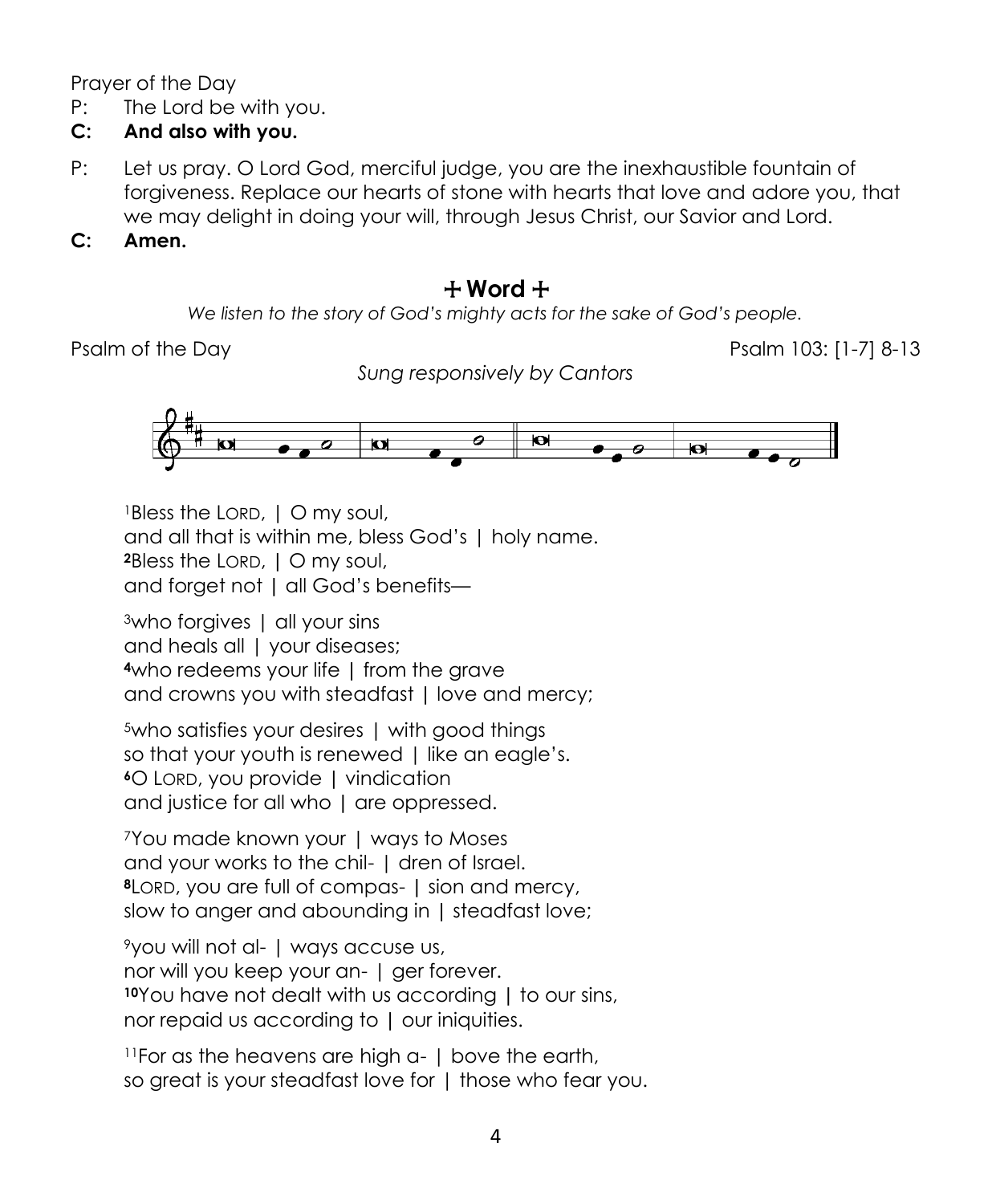**<sup>12</sup>**As far as the east is **|** from the west, so far have you removed our transgres- **|** sions from us.

<sup>13</sup>As a father has compassion 1 for his children, so you have compassion for those who fear I you, O LORD.

Reading: Romans 14:1-12

*This Christian community has significant struggles with diversity. Here Paul helps us understand that despite different practices in worship and personal piety, we do not judge one another. All Christians belong to the Lord Jesus Christ who died for all of us and will judge each of us.*

<sup>1</sup>Welcome those who are weak in faith, but not for the purpose of quarreling over opinions. <sup>2</sup>Some believe in eating anything, while the weak eat only vegetables. <sup>3</sup>Those who eat must not despise those who abstain, and those who abstain must not pass judgment on those who eat; for God has welcomed them. <sup>4</sup>Who are you to pass judgment on servants of another? It is before their own lord that they stand or fall. And they will be upheld, for the Lord is able to make them stand. <sup>5</sup>Some judge one day to be better than another, while others judge all days to be alike. Let all be fully convinced in their own minds. <sup>6</sup>Those who observe the day, observe it in honor of the Lord. Also, those who eat, eat in honor of the Lord, since they give thanks to God; while those who abstain, abstain in honor of the Lord and give thanks to God. <sup>7</sup>We do not live to ourselves, and we do not die to ourselves. <sup>8</sup>If we live, we live to the Lord, and if we die, we die to the Lord; so then, whether we live or whether we die, we are the Lord's. <sup>9</sup>For to this end Christ died and lived again, so that he might be Lord of both the dead and the living. <sup>10</sup>Why do you pass judgment on your brother or sister? Or you, why do you despise your brother or sister? For we will all stand before the judgment seat of God. <sup>11</sup>For it is written, "As I live, says the Lord, every knee shall bow to me, and every tongue shall give praise to God. 12So then, each of us will be accountable to God.

 $\mathsf{L}$ : The word of the Lord.

#### **C: Thanks be to God.**

Solo: "Marchin' On Up" and the state of the state of the state of the state of the state of the state of the state of the state of the state of the state of the state of the state of the state of the state of the state of Ron Livingston, soloist

Children's Message and Blessing of the Backpacks **Pastor John Brock** Pastor John Brock

[Stand]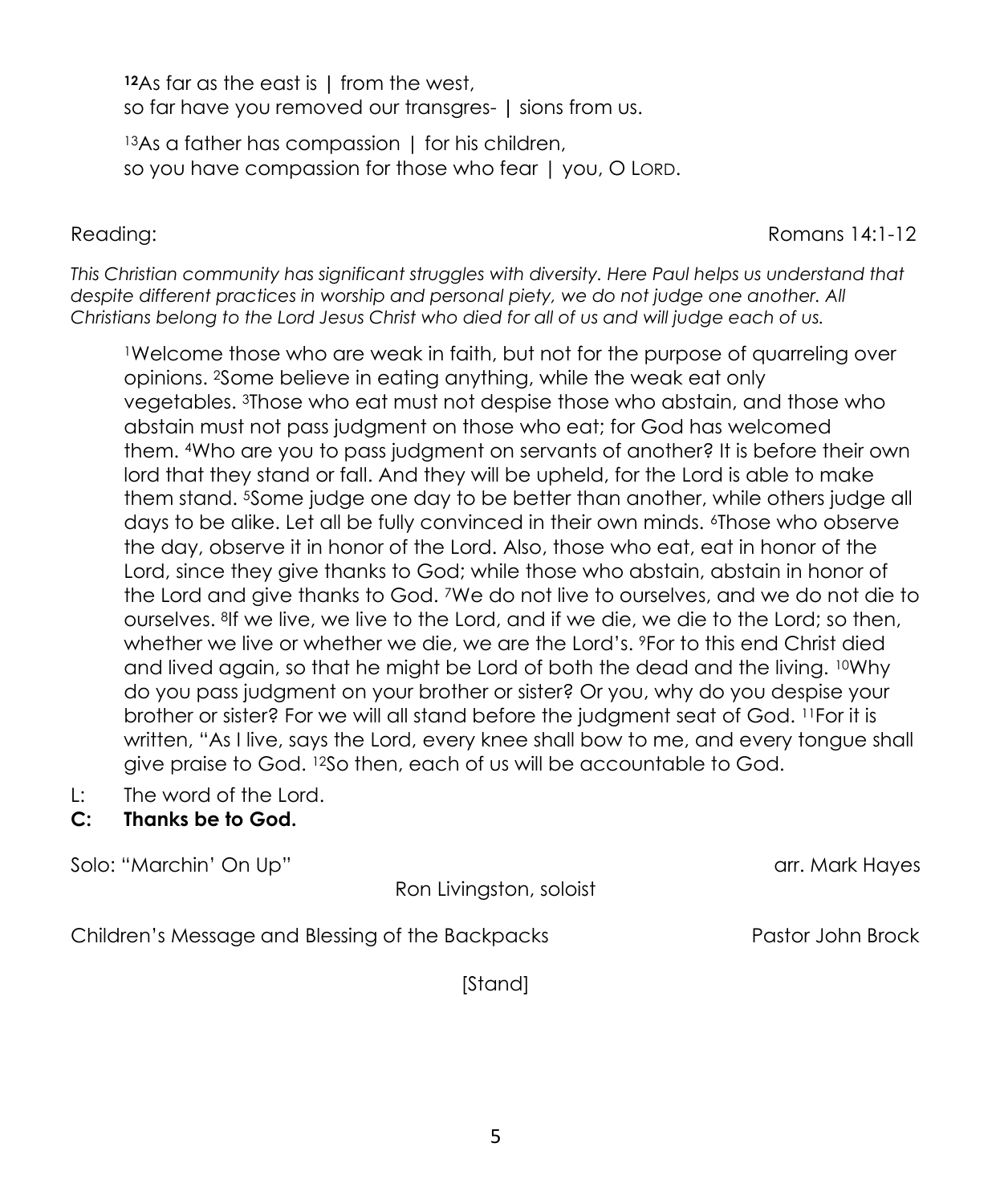#### Apostles Creed

**I believe in God, the Father almighty, creator of heaven and earth.**

**I believe in Jesus Christ, God=s only Son, our Lord, who was conceived by the Holy Spirit, born of the virgin Mary, suffered under Pontius Pilate, was crucified, died, and was buried; he descended to the dead. On the third day he rose again; he ascended into heaven, he is seated at the right hand of the Father, and he will come to judge the living and the dead.**

**I believe in the Holy Spirit, the holy catholic church, the communion of saints, the**  forgiveness of sins, the  $+$  resurrection of the body, and the life everlasting. Amen.

Prayers of Intercession Each portion of the prayer ends: A: Lord, in your mercy,

# **C: hear our prayer.**

#### Prayer Response *(Sung by Cantor)*

*Take, oh, take me as I am; summon out what I shall be; set your seal upon my heart and live in me.*

Text: John L. Bell, b. 1949Text © 1995 Iona Community, GIA Publications, Inc., agent. 7404 S. Mason Ave., Chicago, IL 60638. www.giamusic.com. 800.442.3358. All rights reserved. Used by permission.

Duplication in any form prohibited without permission or valid license from copyright administrator.

#### Gospel Acclamation

- P: The holy gospel according to Matthew, the 18<sup>th</sup> chapter.
- **C: Glory to you, O Lord.**

#### Gospel Reading Matthew 18:21-35

*When Peter asks about the limits of forgiveness, Jesus responds with a parable that suggests human forgiveness should mirror the unlimited mercy of God.*

<sup>21</sup>Peter came and said to [Jesus], "Lord, if another member of the church sins against me, how often should I forgive? As many as seven times?" <sup>22</sup>Jesus said to him, "Not seven times, but, I tell you, seventy-seven times. 23"For this reason the kingdom of heaven may be compared to a king who wished to settle accounts with his slaves. <sup>24</sup>When he began the reckoning, one who owed him ten thousand talents was brought to him; <sup>25</sup>and, as he could not pay, his lord ordered him to be sold, together with his wife and children and all his possessions, and payment to be made. <sup>26</sup>So the slave fell on his knees before him, saying, 'Have patience with me, and I will pay you everything.' <sup>27</sup>And out of pity for him, the lord of that slave released him and forgave him the debt. <sup>28</sup>But that same slave, as he went out, came upon one of his fellow slaves who owed him a hundred denarii; and seizing him by the throat, he said, 'Pay what you owe.' <sup>29</sup>Then his fellow slave fell down and pleaded with him, 'Have patience with me, and I will pay you.' <sup>30</sup>But he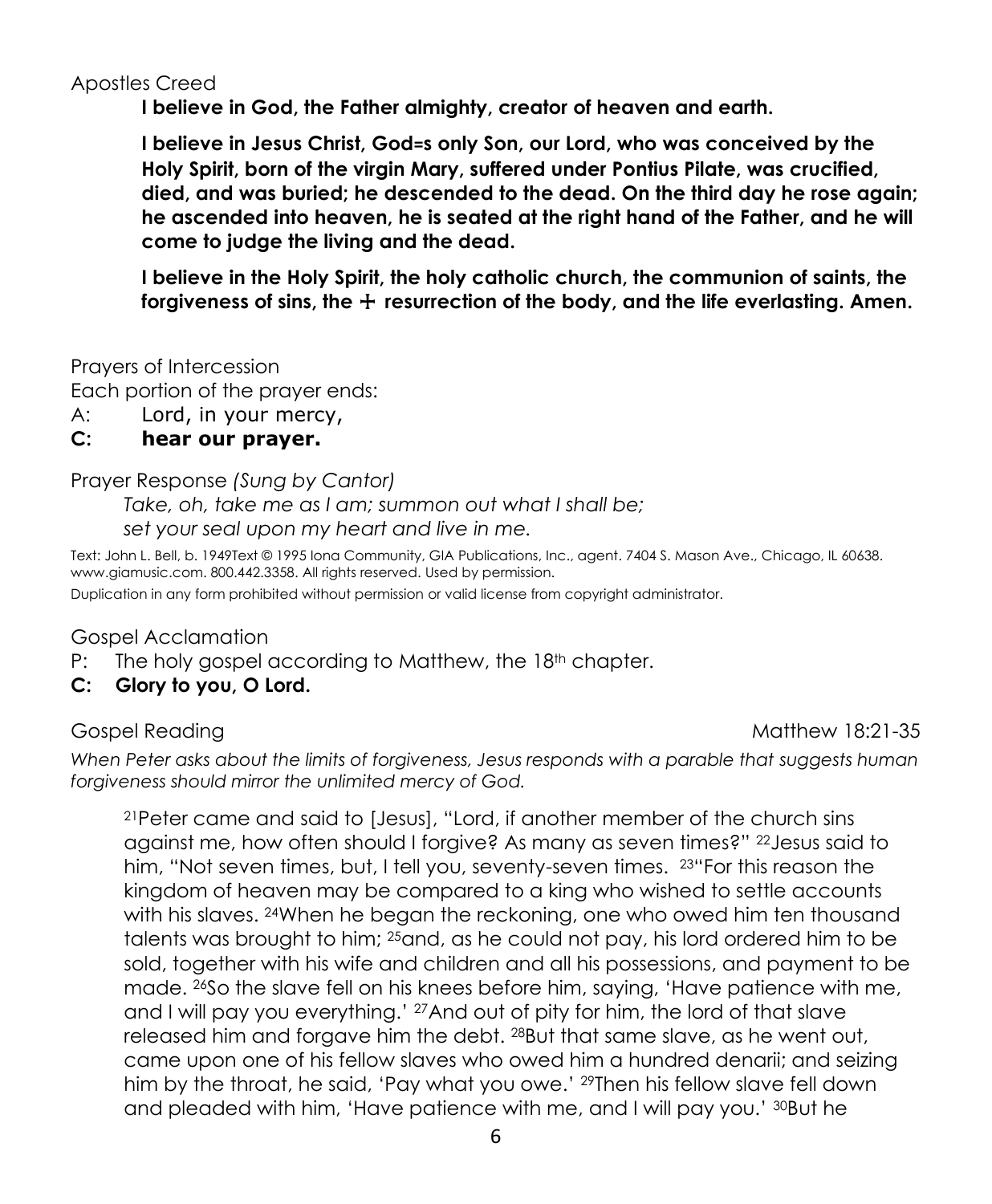refused; then he went and threw him into prison until he would pay the debt. <sup>31</sup>When his fellow slaves saw what had happened, they were greatly distressed, and they went and reported to their lord all that had taken place. <sup>32</sup>Then his lord summoned him and said to him, 'You wicked slave! I forgave you all that debt because you pleaded with me. 33Should you not have had mercy on your fellow slave, as I had mercy on you?' <sup>34</sup>And in anger his lord handed him over to be tortured until he would pay his entire debt. <sup>35</sup>So my heavenly Father will also do to every one of you, if you do not forgive your brother or sister from your heart."

- P: The gospel of the Lord.
- **C: Praise to you, O Christ.**

[Sit]

Sermon: Pastor Jack Horner

Series theme:

*"Uncomfortable: How far are you willing to follow Jesus?" Weekly sermon title: "We Do Not Live to Ourselves "*

Anthem: "Son of God, Most Holy" Franz Schubert Englished Schubert

Chancel Choir Ensemble

## + **Meal** +

*When we celebrate communion we remember that Jesus died for us and we experience His love and forgiveness. As we eat the bread and wine Christ is present with us.*

Peace

P: The peace of the Lord be with you always.

## **C: And also with you.**

**Offering** 

Optional giving methods: Use the Give+ app on your mobile device • Text an amount to 717-963- 2281 (be sure to use a "\$") • Use the "DONATE" button on our website and e-blasts Your offerings may also be placed in the white offering boxes at the back of the worship space as you exit.

[Stand]

Offering Prayer

P: Blessed are you, O God, maker of all things. You have set before us these gifts of your good creation. Prepare us for your heavenly banquet, nourish us and send us forth to set tables in the midst of a suffering world, through the bread of life, Jesus Christ, our Savior and Lord.

## **C: Amen.**

Great Thanksgiving

- P: The Lord be with you.
- C: **And also with you.**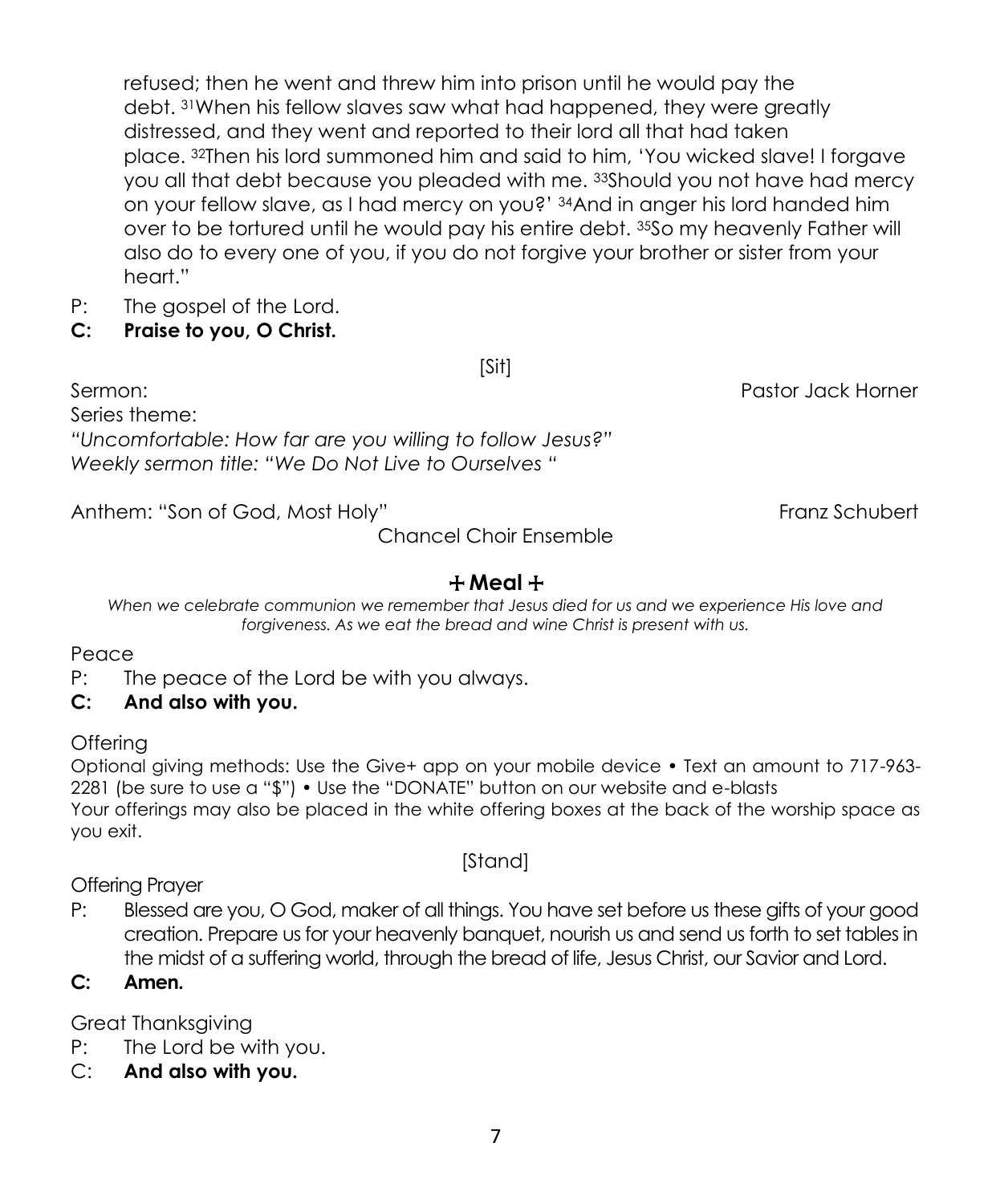- P: Lift up your hearts.
- C: **We lift them to the Lord**.
- P: Let us give thanks to the Lord our God.

### C: **It is right to give our thanks and praise.**

### Preface

P: It is good and joyful to sing your praise, God of Moses and Miriam, for you are majestic in holiness, awesome in splendor, and glorious in power. You rejoice in all you have made. and you have created all things to ring out your joy. When your children were shackled as Pharaoh's slaves, you heard their cries, divided the waters of the sea, and opened a path to lead them to freedom on dry ground. When your people were captive to the bondage of sin, you sent your Son, full of your forgiving mercies, to release us and to send us to share with others the grace we have ourselves received. And so we give you thanks and extol your holy name, with angels and archangels and all the company of heaven, as we join the unending hymn:

Sanctus (Holy, Holy, Holy)

**C: Holy, holy, holy Lord, God of power and might. Heaven and earth are full of your glory. Hosanna in the highest. Blessed is he who comes in the name of the Lord. Hosanna in the highest.**

Eucharistic Prayer

P: Delivering God, through your Son's dying and rising,

you have released us from the debt of sin

into the company of the forgiven.

Sanctify us, who share this meal, to be a sign of jubilee hope

in your freeing, redeeming, life-giving promise.

Send your Spirit upon this bread and this cup of blessing

to be for us the body and blood of our Lord Jesus Christ;

*In the night in which he was betrayed, our Lord Jesus took bread, and gave thanks; broke it, and gave it to his disciples, saying: Take and eat; this is my body, given for you. Do this for the remembrance of me.*

*Again, after supper, he took the cup, gave thanks, and gave it for all to drink, saying: This cup is the new covenant in my blood, shed for you and for all people for the forgiveness of sin. Do this for the remembrance of me.*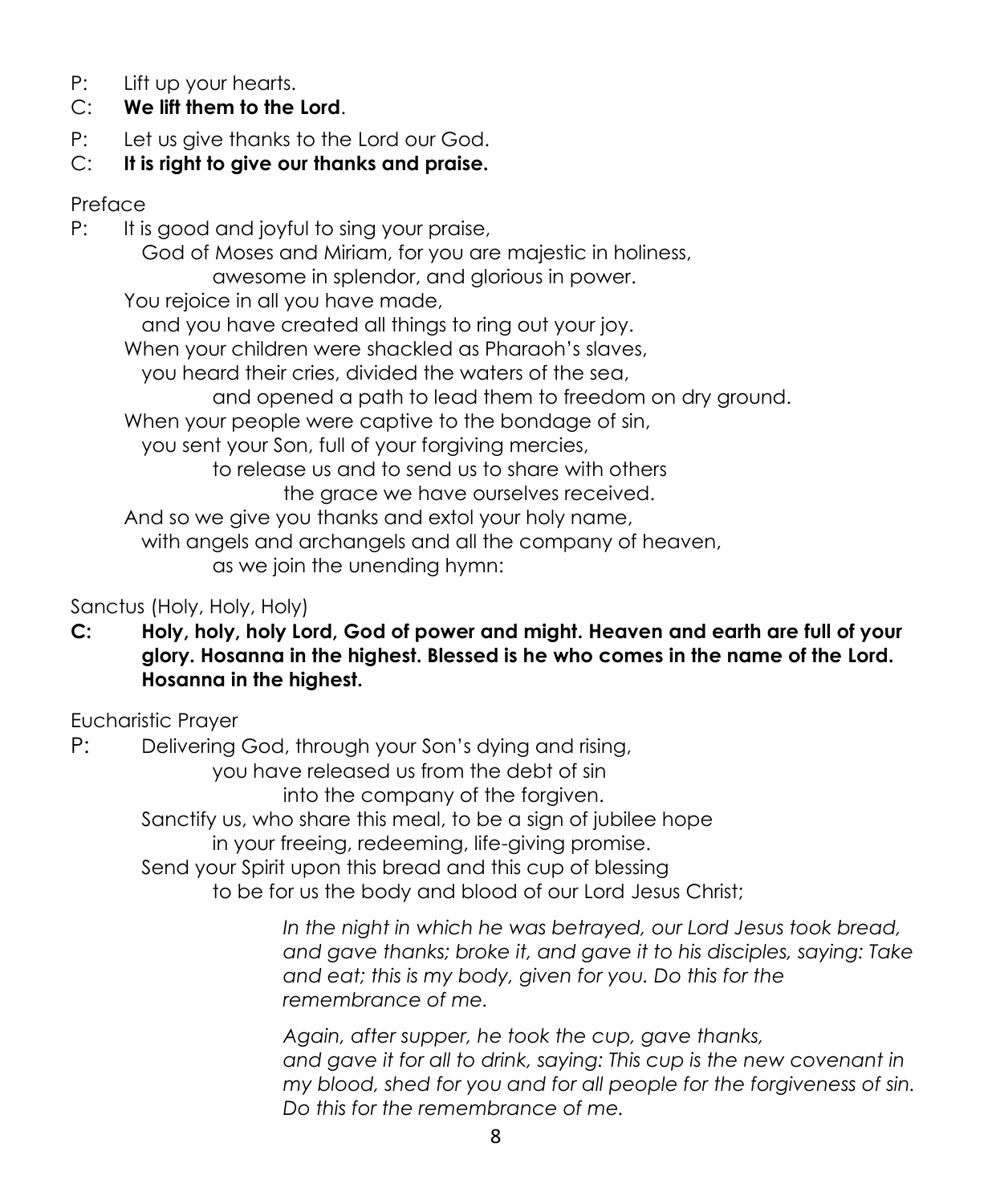P: Great is the mystery of faith.

## **C: Christ has died; Christ is risen; Christ will come again.**

P:God of mercy, shape your church

to embody the forgiveness you make possible in Christ.

Have compassion upon your sons and daughters

who suffer the isolation of shame or disgrace.

Give courage and conviction to any who find it difficult to forgive a brother or sister from the heart,

and console your children whose please for clemency are unheeded. Bring your kingdom near in every place

where financial debt weighs down nation or household.

Draw us into your eternal life,

that heralding your emancipation and proclaiming your liberation together with your people of every age,

> we may be bound to you forever in one perfect freedom, everlasting God, Father, Son, and Holy Spirit. Amen.

Lord's Prayer

**C: Our Father, who art in heaven, hallowed be thy name, thy kingdom come, thy will be done, on earth as it is in heaven. Give us this day our daily bread; and forgive us our trespasses, as we forgive those who trespass against us; and lead us not into temptation, but deliver us from evil. For thine is the kingdom, and the power, and the glory, forever and ever. Amen.**

Agnus Dei (Lamb of God)

## P: Lamb of God,

**C: you take away the sin of the world; have mercy on us. Lamb of God, you take away the sin of the world; have mercy on us. Lamb of God, you take away the sin of the world; grant us peace.**

# + **Sending** +

*We have heard the Word of God, offered our gifts, and been fed at the table. Now we are sent out, strengthened by the Holy Spirit to be God's people in the world.*

#### Blessing

- P: Almighty God, Father,  $\pm$  Son, and Holy Spirit, bless you now and forever.
- **C: Amen.**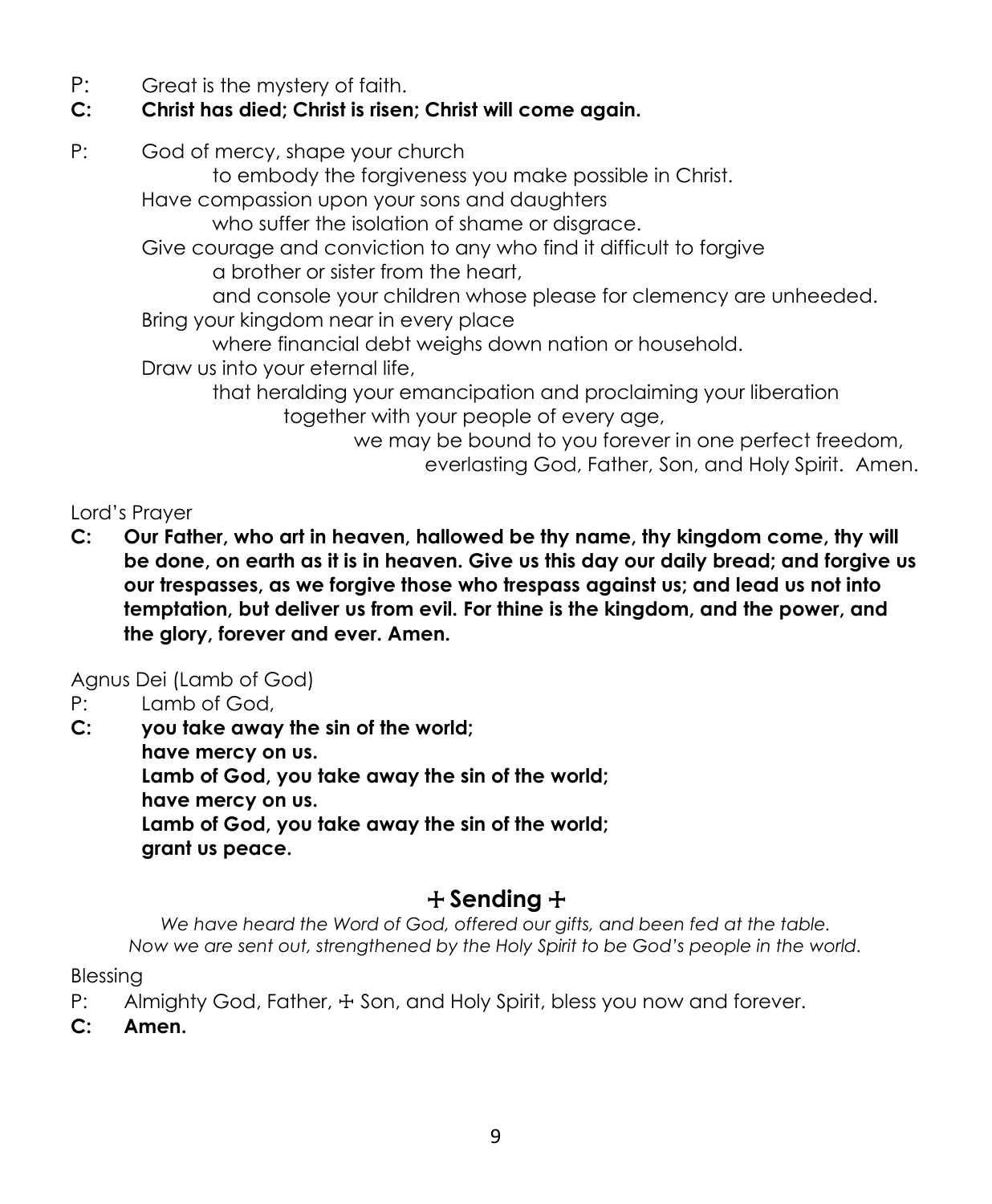Invitation to Communion

- P: Jesus says, "Whoever comes to me will never be hungry, and whoever believes in me will never be thirsty."
- **C: Lord, give us this bread always.**

Dismissal

P: Go in peace. Serve the Lord.

#### **C: Thanks be to God.**

#### *Please take all your possessions as you go up for communion as you will not be returning to your seat.*

Sharing our Lord's Supper

*All Christians are welcome to celebrate the real presence of Jesus Christ in our Lord's Supper. At the direction of the ushers, please come forward by the middle aisle, receive the bread, and then exit the worship space by the side aisles through the side or rear side doors.* 

*At this time, we will be offering only the wafer of bread and no wine. Be assured that you still receive the entire presence of God in that single element, as our Lutheran theology teaches us. If you need a gluten-free wafer, simply ask the pastor as you approach. Non-communing children and adults are invited to come forward for a blessing.*

"Prelude" *(Well-tempered Clavier)* Bach/Gounod

Sara Lobaugh, flute

**Portions of the service are reprinted from:** *Evangelical Lutheran Worship*, Copyright © 2006 Augsburg Fortress. *Sundays & Seasons*, Copyright © 2020 Augsburg Fortress. Used by permission of Augsburg Fortress License # 23686.

Wm. B. Eerdmans Publishing Co. Grand Rapids MI 49505. Copyright 2016 Samuel Wells and Abigail Kocker. All rights reserved. Published 2016 printed in the USA

## Join us next week + + + September 19, 20 Pastor Liz Frey "Phillipians: Official Guide for a Joy-filled life" + + + Sunday's Music offerings: Gabriel Meza, Violin; Julie Stambaugh, cantor

# **United and empowered to worship, connect, serve.**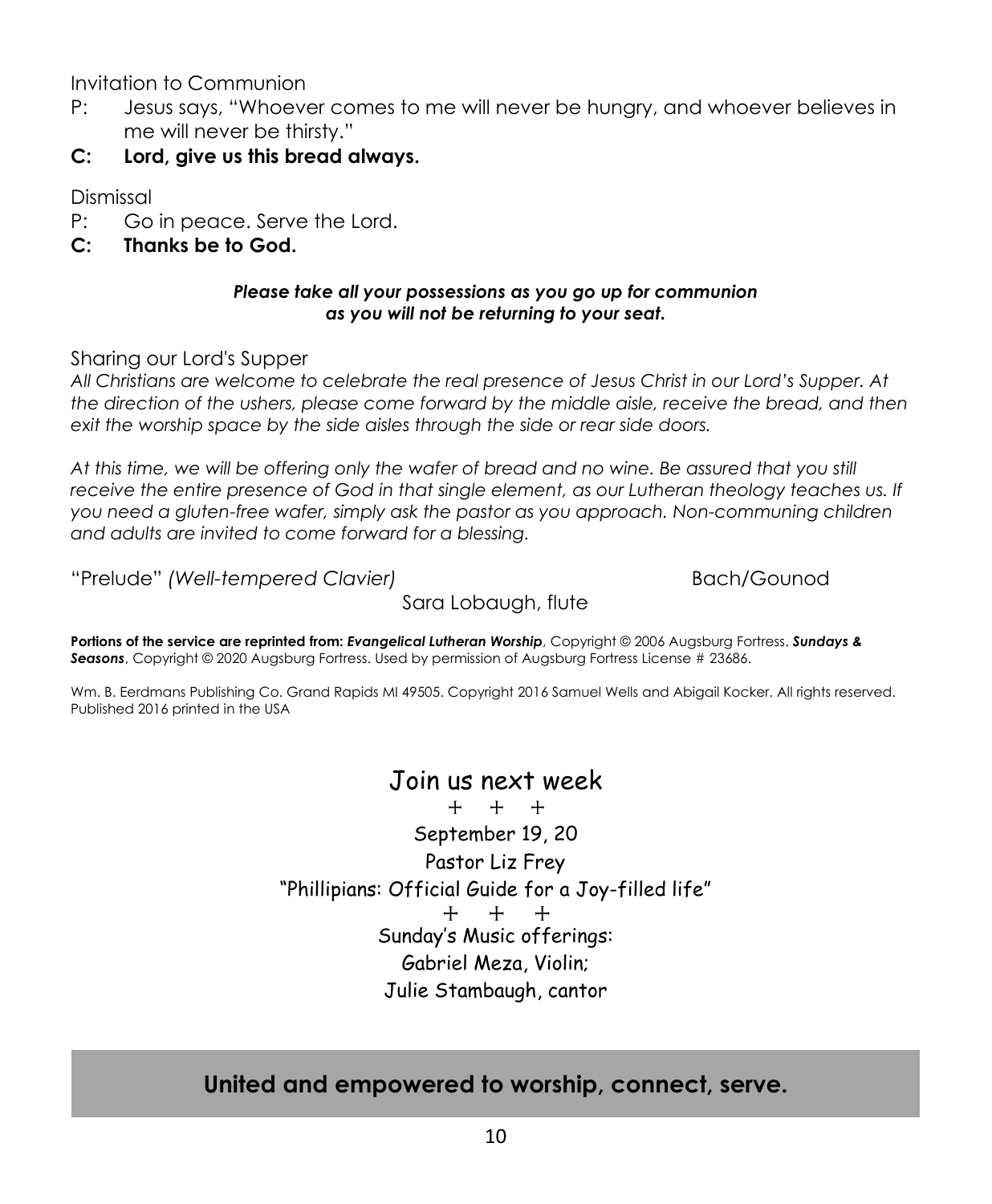

2000 chestnut street camp hill, pa 17011-5409 office: 717.737.8635 fax: 717.730.9297 trinluth@trinitycamphill.org www.trinitycamphill.ora

office hours: monday-friday, 9am-4pm

gathering space receptionist hours: sunday-thursday, 6pm-9pm

## **Worship notes**

Copies of last week's sermons are available on our website [\(www.trinitycamphill.org\)](http://www.trinitycamphill.org/). If you would like a printed copy, please call the church office and one can be mailed to you.

**The flowers in the Nave and Fellowship Hall**, the communion elements for all services, and the sanctuary lamp candle, the symbol of God's abiding presence, are presented to the glory of God. If you would like support this minister with a one time or regular contribution, please go to <https://www.trinitycamphill.org/donate/> or send a check (\$30) to the church office marked 'flowers/worship elements'.

# **Worship leaders**

**Presiding Minister:** The Rev. John H. Brock **Preacher:** The Rev. Dr. Jack M. Horner **Cantor:** Ron Livingston **Assisting Minister:** Steve Kauffman **Lector:** Robert Frymoyer **Soundboard:** Jon Lobaugh **Greeters:** George & Becky Enney

**Ushers:** Bob Foster (head usher), Ints Abolins, Albert Amico, Daniel Drawbaugh, Clark Dromgold, Mitzi Jones, Steve Kauffman, Leora Kirkpatrick, Sara Lobaugh and Parker, Carol Lundquist, Dave Maser, Robert and Barbara Park, Jamey Pfaff, William Walters, Charlie Brophy, William Walters **Altar Care:** Barbara Kriebel **Bulletin Artwork:** Trinity Staff